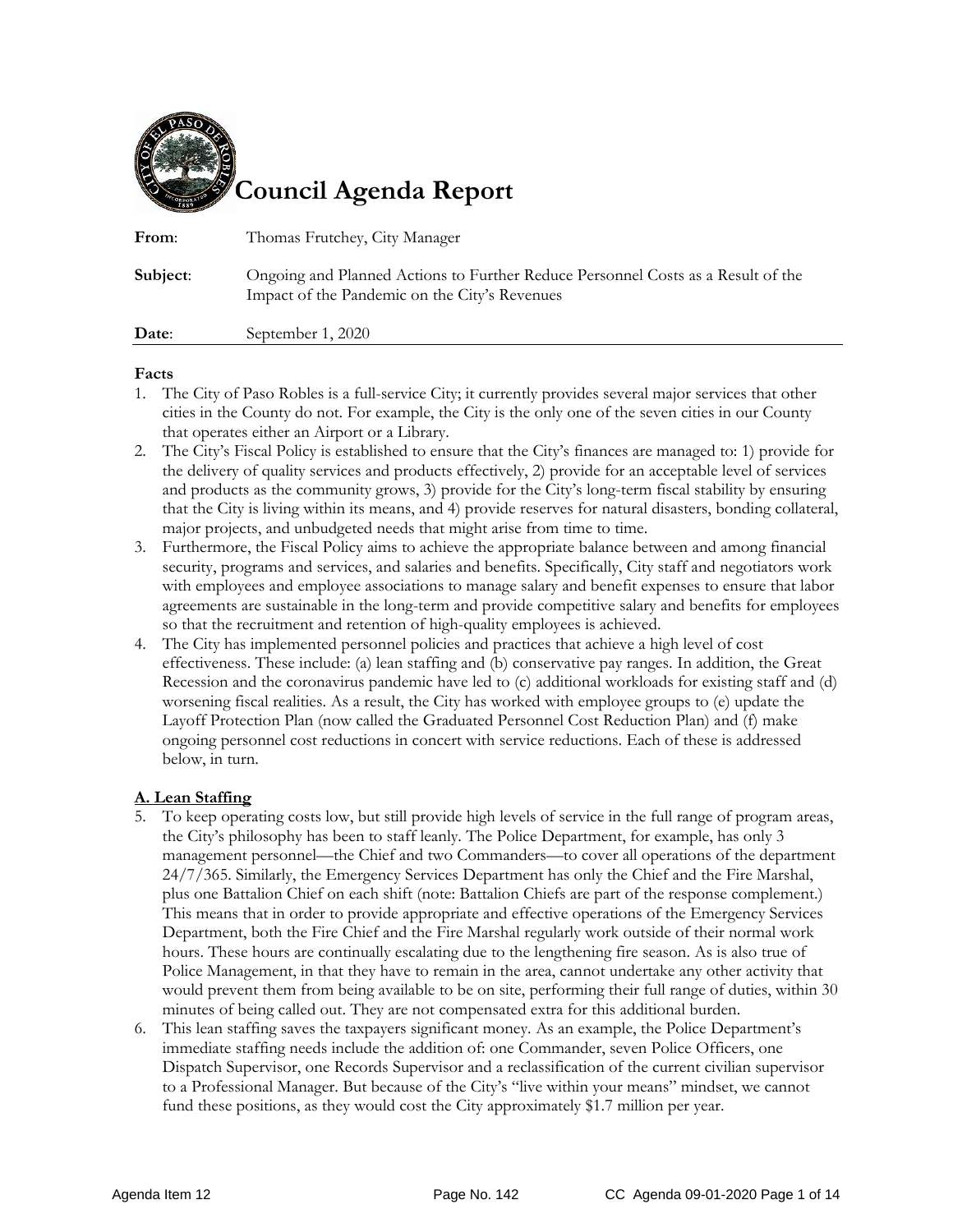- 7. Similarly, implementation of the City's paramedic squad (i.e., hiring of six Firefighter/Paramedics) and increasing the department's response capabilities has been achievable only because the City received a the Staffing for Adequate Fire and Emergency Response (SAFER) Grant. The SAFER Grant covers 75% of the total salary and benefits for the first two years, and 35% for the third year (FY 2021-22). As a result, the City will save approximately \$1.4 million over three years.
- 8. Lean staffing can be seen throughout the City, not just in Police and Emergency Services. According to the California State Library Foundation, the average staff per 1,000 population for library services is 0.4649 full-time equivalent (FTE). The City's currently staffing level at the library is 10.33 FTE, or 0.3309 FTE per 1,000 population, and is under the state averages by 4.2 FTEs. The cost of two additional librarians and two library assistants (those positions in immediate need) is approximately \$500,000. Furthermore, half of the staffing of the Library are part-time employees, which receive significantly less in wages and are typically not eligible for benefits such as CalPERS retirement, health, dental, vision, etc.
- 9. In FY 2008-09, prior to the Great Recession, the City employed 6.13 General Fund FTEs per 1,000 in population. However, since the Great Recession, the City had to reduce positions even further and has also not had the resources to continue paying fairly for the higher level of talent and contributions expected of our employees. For FY 2019-20, City employment was 5.52 FTEs per 1,000, resulting in overall less staff now than in FY 2008-09, despite the increased calls for service and other resident needs. Savings to the General Fund due to our lean staffing in the General Fund are estimated to be in excess of \$800,000 per year.
- 10. A 2019 survey compared the number of full-time employees compared to population. The results show that Paso Robles has slight less than one fewer all funds operating budget employee per 1,000 residents compared to the City of San Luis Obispo, and two fewer than Pismo Beach per 1,000 residents. If we were staffed at the average of those two cities, we would have 47 more employees, at an additional cost of approximately \$6.2 million per year.
- 11. As a result, the taxpayers of Paso Robles are benefitting from a baseline of staffing levels and resulting costs that are several million dollars less than comparable cities.

### **B. Conservative Pay Ranges**

12. The 2019 survey compared the total cost of personnel-related expenditures with total operating budgets. The results showed that Paso Robles allocates approximately 45.6% of the total budget towards personnel, the third lowest compared to the seven cities in San Luis Obispo County as well as the City of Santa Maria.

|                 |              | <b>Total Portion</b>  | Percent of |
|-----------------|--------------|-----------------------|------------|
|                 | Total        | of Operating          | Budget     |
|                 | Operating    | <b>Budget Related</b> | Related to |
|                 | Budget (All  | to Personnel          | Personnel  |
| City            | Funds)       | Costs                 | Services   |
| Atascadero      | \$28,142,430 | 18,686,030<br>S       | $66.4\%$   |
| San Luis Obispo | 104,872,000  | 63,756,000            | $60.8\%$   |
| Pismo Beach     | 32,589,676   | 17,633,878            | $54.1\%$   |
| Morro Bay       | 30,107,986   | 15,566,036            | 51.7%      |
| Grover Beach    | 18,303,358   | 8,966,894             | $49.0\%$   |
| Paso Robles     | 68,768,185   | 31,364,300            | 45.6%      |
| Santa Maria     | 222,142,196  | 90,475,187            | $40.7\%$   |
| Arroyo Grande   | 34,129,621   | 12,925,900            | $37.9\%$   |

13. The City's Class and Compensation Study conducted in July 2019, showed our compensation range for Police Officers is 14.9% lower than the average for the comparable cities; Fire Engineers, 17.9% less; Parks Maintenance Personnel, 8.6% less; Dispatcher, 9.1% less. Similar shortfalls are being incurred by our employees in many other (but not all) classifications. Had we paid these four positions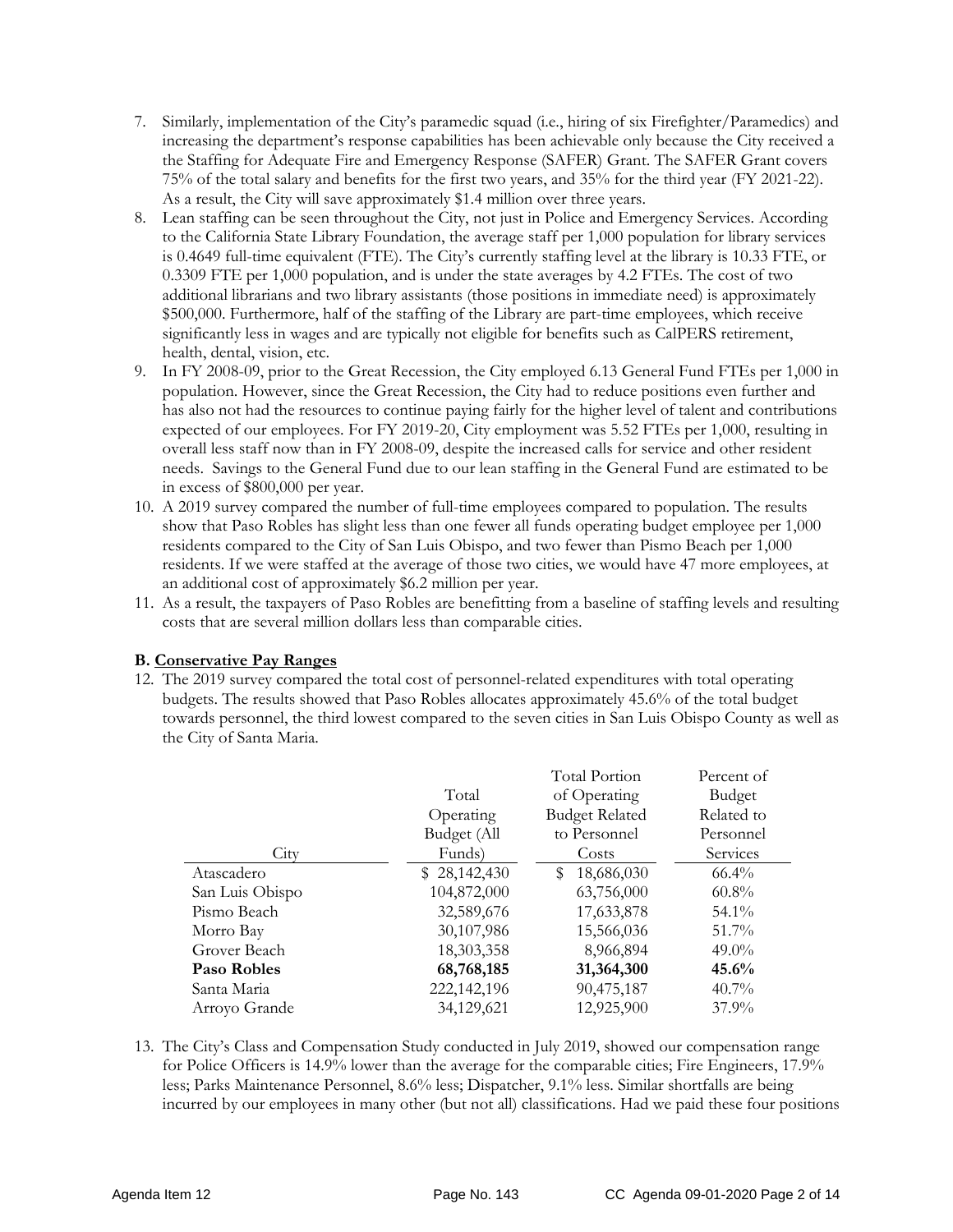(affecting 55 total employees) at the same rate as our comparable cities, personnel costs would be \$650,000 higher than they are currently.

- 14. The City's management employees are being paid, on average, only 8.2% higher than they were in 2014, which is an average annual increase of only 1.4%, well behind the 3% average annual increase in the CPI since then. Compounded over the six-year period, inflation has been 18.9%; thus, management employees have fallen behind inflation by 10.7%.
- 15. As a result, we have been losing good, dedicated employees and leaders to other cities and private sector opportunities that pay better or expect less. Over the past few months, several employees have left the City, citing primarily their need to make more money than we can offer.

#### **C. Additional Workloads for Existing Staff**

- 16. The Coronavirus pandemic has had a significant negative impact on the economy nationally as well as locally, even as we were still recovering from the long-term effects of the Great Recession. Since March, revenues to the General Fund are about \$1.0 million per month less than the original, prepandemic, projections.
- 17. The pandemic has also required us to load many additional duties onto people who were already stretched by the breadth and depth of their job responsibilities. For example, Warren Frace, in addition to being Community Development Director, and having to shepherd forward the Olsen/South Chandler, Gateway, and Beechwood specific plan projects, is also the City's Planning Section Chief for the Emergency Operations Center (EOC). Similarly, Angelica Fortin, in addition to operating and managing our library services, has also served as the City's Public Information Officer (PIO) for the EOC.
- 18. There are dozens of key staff members for whom this type of scenario exists due to the pandemic; exempt employees are not compensated for hours worked in excess of 40 each week. As a result, exempt employees are working, on average, 6.5 hours more every two weeks now than they did prior to the COVID-19 pandemic, or 5,239 additional, non-compensable hours per year.
- 19. Having existing staff take on these additional workloads is resulting in a savings to the General Fund of approximately \$350,000 per year.

#### **D. Worsening Fiscal Realities Due to the Pandemic**

- 20. The above facts are just some of the challenges we face. However, because of the additional fiscal challenges resulting from the pandemic, the overriding fact is that we must take every possible opportunity to identify appropriate savings over and above those already achieved.
- 21. As a result, immediately upon the onset of the pandemic, the City implemented a hiring freeze, stopped all discretionary, non-essential spending, suspended its Section 115 Trust payment (both for FY 2019-20 and 2020-21), and deferred or eliminated several low-priority capital projects. Taken together, this has saved the City approximately \$5.7 million in FY 2019-20.
- 22. Earlier this year, the City approved Memorandums of Understanding (MOU) with the Service Employees International (SEIU), Police Officers Association (POA), and Paso Robles Professional Firefighters (IAFF) as well as the Wage and Benefit Agreement with Unrepresented Confidential, Professional and Management Group (MGMT), part-time employees and the City Manager. In each of these agreements, employees were given a guaranteed wage increase as well as an additional wage increase dependent on certain revenue and expenditure outcomes being met. Since the coronavirus pandemic has significantly lowered City revenues, employees will likely not receive the full increase.
- 23. Additionally, each MOU and agreement increased employee contributions towards CalPERS retirement costs, also known as cost sharing. By the end of the three-year agreements, sworn public safety personnel (e.g., police and firefighters) will contribute 19% of their salary towards retirement costs; dispatchers, 13%; and all other employees, 10%. City employees pay some of the largest contributions toward CalPERS in our County.
- 24. The Public Employees' Pension Reform Act of 2013 (PEPRA) altered the way CalPERS retirement benefits are established and calculated. As a result of that legislation, the City can hire people in lower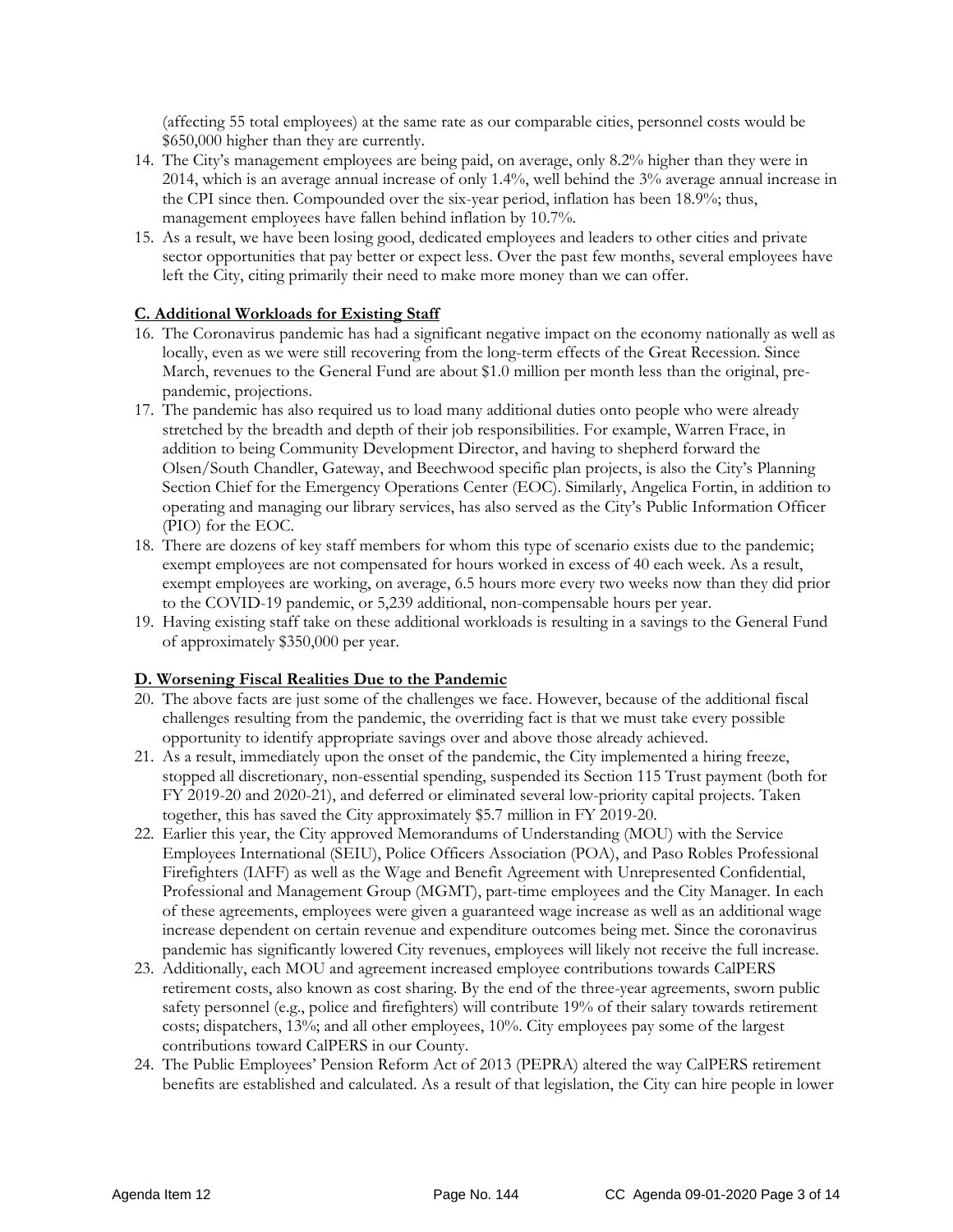retirement benefits than those hired prior to 2013. Because of turnover, there are currently only 46 employees out of the total 228.66 FTE positions that still have this enhanced benefit.

25. Cost sharing has saved (or will save by the end of the term of the MOUs) the City approximately \$980,000 per year in pension costs.

#### **E. Graduated Personnel Cost Reduction Plan**

- 26. The City is fundamentally a service-based organization. Without retaining employees, essential City services cannot be provided to the public.
- 27. The actions cited in Fact 18 are among the initial strategies that were open to the City and authorized in the City's Layoff Prevention Plan (LPP), which was originally adopted by City Council on April 28, 1992.
- 28. The purpose of the LPP was to meet any needed personnel expenditure reductions during periods of economic and business downturn, but do so in a way that maintains the integrity of the City's workforce to the highest extent possible and makes personnel reductions in the fairest manner possible. What the LPP didn't do was connect personnel reductions to the concomitant reductions in services that would be necessary.
- 29. In general, the original LPP prioritized voluntary efforts over imposed reductions, reduced part-time hours and compensation before reducing those for full-time employees, assumed the same sequence of solutions will be appropriate across all departments and programs of similar priority, and did not always distinguish lower-priority programs from higher-priority programs.
- 30. Given that the LPP is nearly 30 years old, it needs to be updated to reflect current conditions and laws. For example, one of the provisions of the LPP allows people staying in the same job to request to be paid less; this is no longer legal.
- 31. As a result, on [June 16, 2020,](https://www.prcity.com/DocumentCenter/View/29424/June-16-2020-City-Council-Agenda-Item-15-PDF) City Council authorized staff to meet with represented employee groups on proposed amendments to the LPP and the layoff selection prioritization procedures, as well as to find additional areas of savings.
- 32. The LPP has been renamed the Graduated Personnel Cost Reduction Plan. Although not as mellifluous a title, it better reflects the Plan's broad purposes: to achieve needed personnel cost reductions in that manner which has the least impact on services and treats employees fairly and humanely.
- 33. The updated Plan (Attachment A) has been reviewed by each employee group. There are still elements of the Plan that, to be implemented, would require additional meet-and-confer obligations as established under the Meyers-Milias-Brown Act (MMBA). However, each bargaining unit has agreed to an expedited meet and confer process, should it become necessary.

#### **F. Ongoing Personnel Cost Reduction Efforts for FY 2020-21**

- 34. The City adopted its FY 2020-21 budget on [June 16, 2020](https://www.prcity.com/DocumentCenter/View/29424/June-16-2020-City-Council-Agenda-Item-15-PDF) with three main goals: 1) maintain ending reserves balances of the General Fund to no less than 30% of operating expenses; 2) minimize the impact of services to the community; and 3) allow for flexibility in that further expenditure reductions can be made should revenue declines be worse than projected.
- 35. The budget assumes the General Fund will be able to recognize personnel savings through turnover, the hiring chill, and other measures.
- 36. The other measures, include a reduction in full- and part-time hours, additional job realignments, and incentives for voluntary resignations, as follows:

Hour Reductions: This would be open to all non-management full-time employees where an employee can reduce the number of hours worked in a week (by a minimum of 5 hours per week).

Job Realignment: Open to non-management full-time employees, which would allow an employee to downgrade their position with a corresponding reduction in job responsibilities. For example, a police sergeant could choose to become a police officer. Positions must downgrade to an already existing job and classification.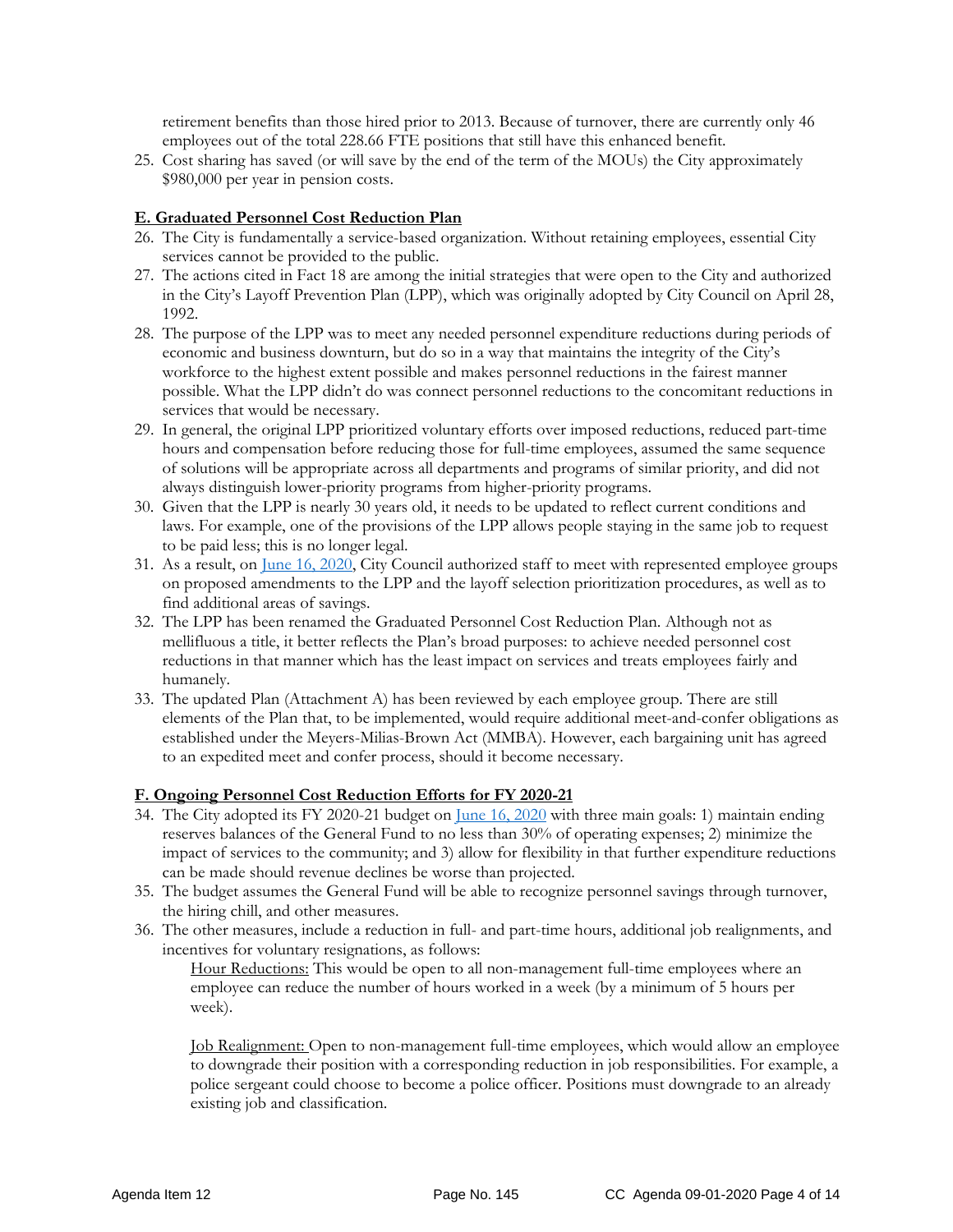Resignation Incentive: Open to employees in the MGMT, SEIU, or part-time group within the departments of Administrative Services, Public Works, Community Services, Community Development, and the City Manager's Office (other than the City Manager). This incentive would offer a lump-sum cash payment of 15% of base pay to full-time employees and 15% of City wages paid in previous 12 months to part-time employees. The program would be available initially to the first 15 employees on a first come, first serve basis. For this option to save the City money, it is anticipated that the positions will be held vacant for approximately 6-12 months. Further enhancements of this incentive may be necessary, depending on the number of employees who accept it; similarly, a second round could be offered to additional employees.

37. The savings to the General Fund from these efforts was conservatively estimated at \$704,000.

#### **Options**

- 1. Take no action;
- 2. Adopt the updated Graduated Personnel Cost Reduction Plan (previously known as the Layoff Prevention Plan) and authorize the implementation of the Voluntary Incentives/Options;
- 3. Meet with employee groups to further implement additional aspects of the Graduated Personnel Cost Reduction Plan such as across-the-board compensation reductions and/or position reductions in areas other than the highest priority service areas; or
- 4. Provide other direction to the City Manager.

#### **Analysis and Conclusions**

Option 1: The Plan is nearly 30 years old; it needs to be updated to reflect current conditions and laws. By taking no action, the City will continue to have an outdated and elements of a policy that are no longer legal. Additionally, the City may not generate the additional savings in personnel costs assumed in the adoption of the budget. This assumption does not have to be met if revenues come in at greater rates than budgeted or if there are additional personnel savings from vacant but unfilled positions, however, there is no reason to believe at this time that the levels of revenues as budgeted are too low nor personnel cost savings will be met with current employee turnover.

Option 2: The Plan as originally adopted was designed for another era. It is not attuned to the current organization and does not give adequate flexibility to consider all factors that should be considered to determine if a given vacancy should be filled or not. The updated Plan maintains different levels of priority (some priority items shifted) but now includes the following statement:

"The general intent is to take only those necessary steps that have the least negative impact on City services and on employees. The steps are listed in a rough order of priority, meaning that in general, steps higher on the list will be taken before those lower on the list. However, the specific situation in effect at the time of the fiscal crisis may require adjustments in order to best serve the community and minimize the impacts on employees."

By now including this statement, it ensures all of the relevant factors can be considered on a program-byprogram basis, while still preserving the ability of the Plan to protect employees and prevent forced layoffs by implementing other solutions first wherever possible.

Further amendments to the Plan include removing elements that are no longer lawful due to changes in Federal and State employment law and the Public Employees' Pension Reform Act (PEPRA) as well as removing elements that are no longer practical to implement (e.g., job sharing).

Further reductions in personnel or compensation may also become necessary in the future, as we continue to monitor the pandemic and its fiscal impacts on the City. Adoption of any such approach would require the meet and confer process.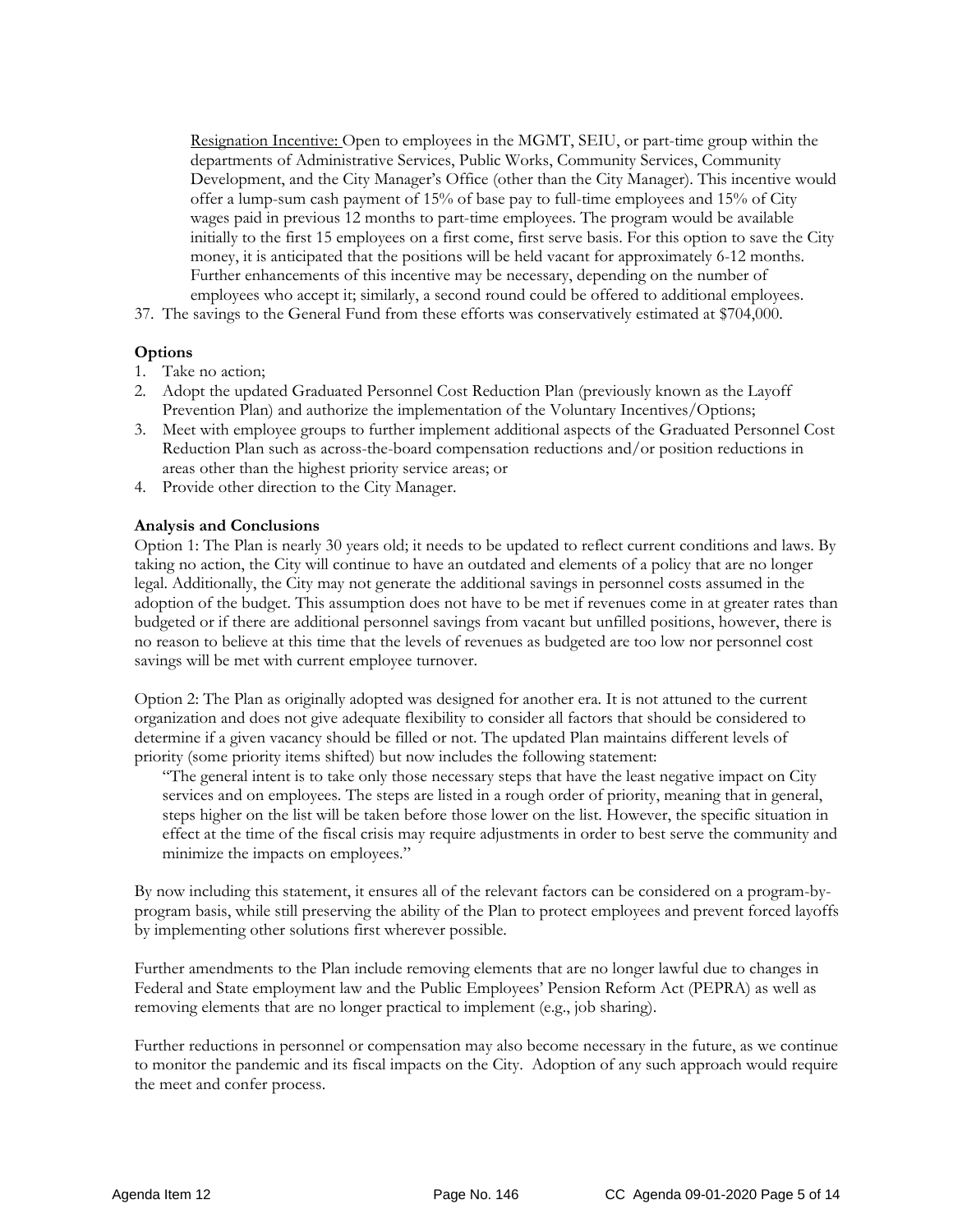By adopting the updated Plan, the City can move forward with the next element of the plan, the voluntary incentives/options.

Option 3: Could also generate significant amount of savings, A 3% across-the-board salary reduction would generate savings of \$600,000 for the General Fund. This is not recommended, as it is essentially balancing the budget on the backs of our employees. Most of our employees are already being paid less than their peers, even though we are asking more from them. Implementing an across-the-board pay reduction would just drive our employees to seek employment elsewhere, as some already have. In addition, greater savings is achieved by the combination of measures already planned.

Position reductions could also generate savings. A reduction of four FTEs, for example, assuming they were at the median level of fully burdened compensation in the General Fund (i.e., salary plus benefits), could save an additional \$600,000. Assuming that these position reductions would not come from Police, Fire, Public Works (street maintenance, the enterprise funds/utilities), or Community Development (given that the costs of those positions are recouped by application fees), means that service levels in the remaining departments (i.e., Administrative Services, Community Services and the City Manager's Office), which total only 54.95 FTEs, would be significantly reduced. Position reductions would necessarily lead to further reductions in services.

The popular conception is that public sector employees are overpaid. Although that may or may not be true in other levels of government, the data demonstrate that it is clearly not true in Paso Robles. The community is already benefitting from the City's lean staffing and low compensation levels. In addition, as a result of the pandemic, the City's management employees are already putting in considerably more hours of work, for the same level of compensation. Across-the-board pay cuts or position reductions would be significantly less cost-effective for the community, given the state of the City organization, and considerably less just in its treatment of current employees, than the approach proposed in Option 2.

#### **Fiscal Impact**

Implementation of certain elements of the Plan, as updated, will enable the City to meet the budget savings targets, but will have adverse impacts on the services provided to the residents of the City.

#### **Recommendation (Option 2)**

Approve Resolution 20-XXX adopting the updated Graduated Personnel Cost Reduction Plan (previously the Layoff Prevention Plan) and authorizing the City Manager to implement the additional cost-reduction steps already planned and/or discussed with labor groups.

#### **Attachments**

- 1. Resolution 20-XXX
	- a. Graduated Personnel Cost Reduction Plan--redlined to show changes from the current policy.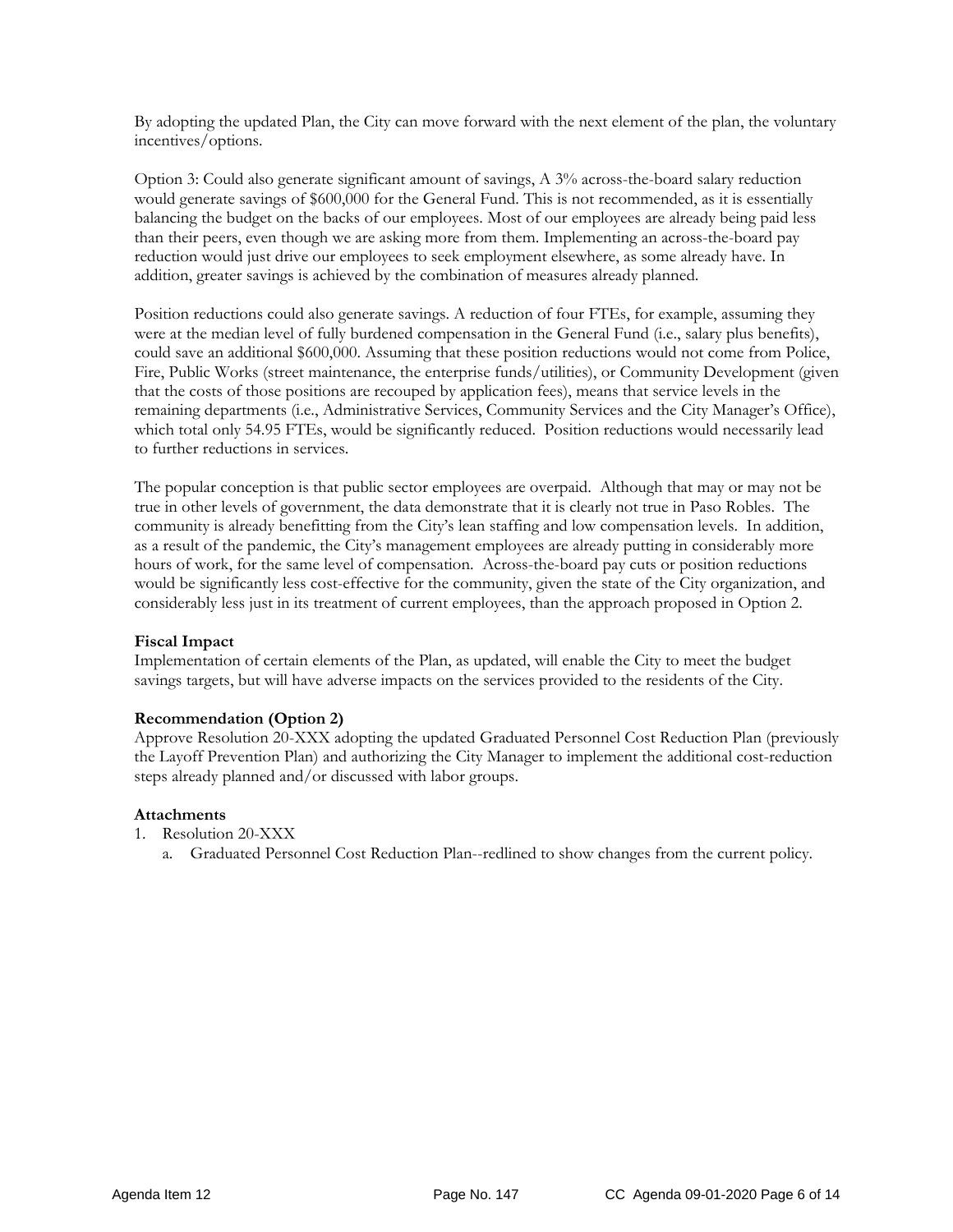### **Attachment 1**

#### RESOLUTION NO. 20-XXX

#### RESOLUTION OF THE CITY COUNCIL OF THE CITY OF EL PASO DE ROBLES ADOPTING RECOMMENDED CHANGES TO THE CITY'S GRADUATED PERSONNEL COST REDUCTION PLAN

WHEREAS, the City's Graduated Personnel Cost Reduction Plan (previously known as the Layoff Prevention Plan) was originally adopted by City Council on April 28, 1992 and has not been amended since 1993; and

WHEREAS, the purpose of the Graduated Personnel Cost Reduction Plan is to maintain the core integrity of the City's workforce, even during periods of economic and business downturn;

WHEREAS, the Coronavirus pandemic has had significant negative impacts on the economy nationally as well as locally, resulting in significant revenue reductions at all levels of government;

WHEREAS, it is desirable to update all City policies, guidelines, and procedures to reflect current practice and other fiscal-related realities from time-to-time; and

WHEREAS, it is important to establish policies and guidelines that provide the City with the tools necessary to continue all needed services that can be afforded, to retain the appropriate level of flexibility to make needed changes, and to treat employees in the most just and fair manner by having a variety of tools for achieving personnel cost savings when needed; and

WHEREAS, the updated Graduated Personnel Cost Reduction Plan has been reviewed by each exclusive employee representative group; and

WHEREAS, the updated Graduated Personnel Cost Reduction Plan does not change any of the rights or protections each bargaining group has, as provided by Federal and State Law;

NOW, THEREFORE, BE IT RESOLVED by the City Council of the City of El Paso de Robles that the amended Graduate Personnel Cost Reduction Plan (previously known as the Layoff Prevention Plan) attached hereto as Exhibit A is hereby approved.

APPROVED this 1st day of September 2020, by the following vote:

AYES: NOES: ABSENT; ABSTAIN:

Steven W. Martin, Mayor

ATTEST:

Melissa Martin, Interim City Clerk

Exhibit A: Graduated Personnel Cost Reduction Plan, as amended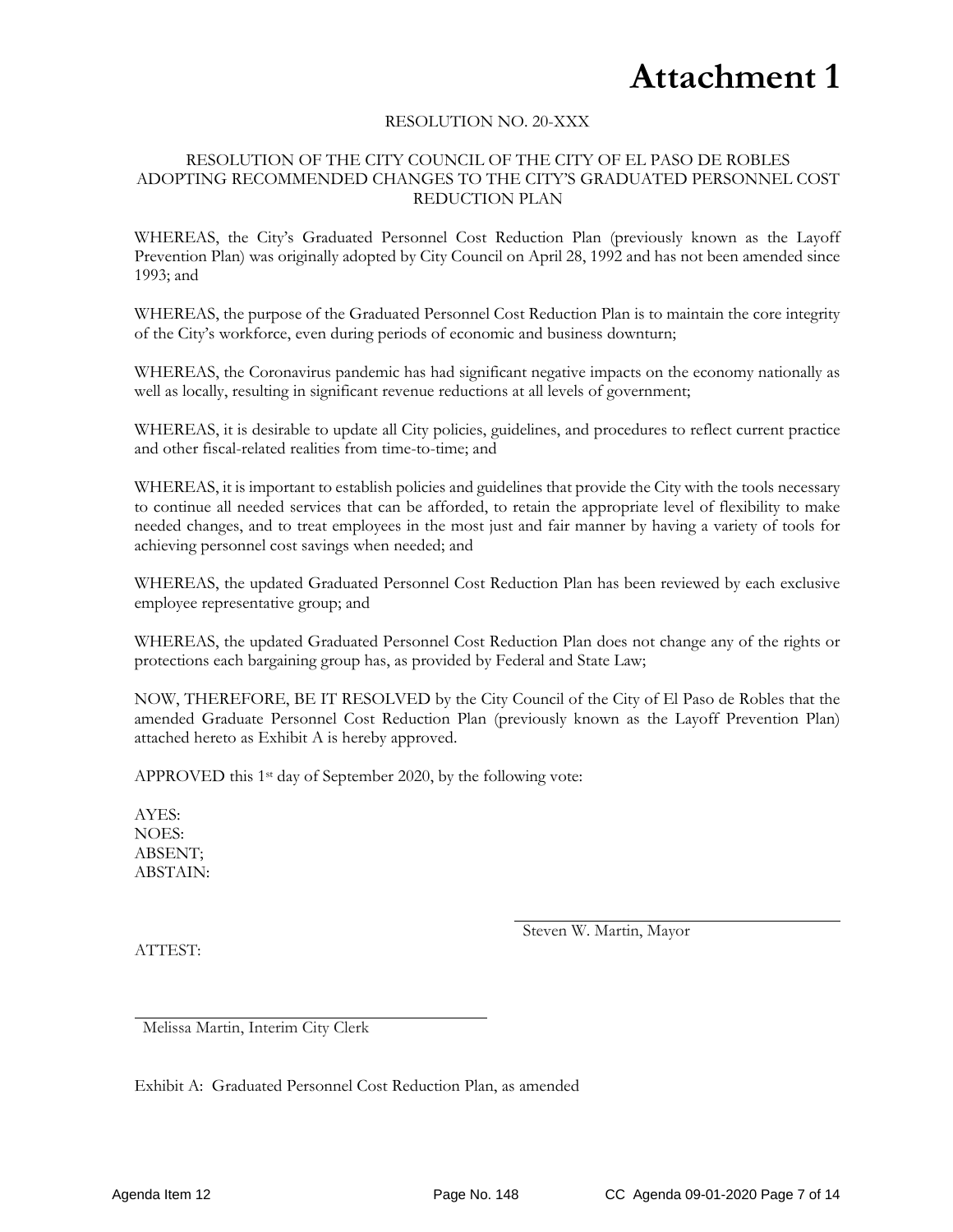### **LAYOFF PREVENTION PLAN**

It is the policy of the City to maintain the core integrity of its workforce throughout periods of economic or business downturn. To this end, the City will endeavor to examine and reduce non-personnel operating costs and services to the degree practically feasible, and consistent with Council policy and service objectives, before considering personnel modifications and as established in the City's Fiscal Policy. Personnel cost controls shall be considered and implemented as provided, and in the order specified, herein. The general intent is to take only those necessary steps that have the least negative impact on City services and on employees.

The steps are listed in a rough order of priority, meaning that in general, steps higher on the list will be taken before those lower on the list. However, the specific situation in effect at the time of the fiscal crisis may require adjustments in order to best serve the community and minimize the impacts on employees.

Regardless, any action taken by the City will require advanced notice to each bargaining unit, with an expedited meet and confer process, if necessary. The City will fulfill its obligations under the Meyers-Milias-Brown Act (MMBA) to meet and confer with affected employee units.

This plan does not cover situations in which, as determined by City Council, programs or services no longer meet the needs of the community. In those situations, employees may be transferred to a new department, division, program, and/or function if practical and as allowed by negotiated memorandums of understanding. However, positions may end up needing to be eliminated, regardless of the guidelines outlined in this plan.

#### Plan Component Summary

- 1. Hiring Freeze
	- a. Immediate/Current Vacancies (may result in position consolidations)
	- b. Attrition/Future Vacancies (basic service exemptions possible)
- 2. Voluntary Reduction Incentives/Options
	- a. Early Retirement Incentives
	- b. Work Furlough for Education (w/ fee support)
	- c. Work Hour Reduction
	- d. Job Sharing
	- e. Wage Reduction
	- f. Resignation Incentives
- 3. Reduce Temporary Workforce
- 4. Defer Negotiated Annual Wage Adjustment (MOU, Salary Resolution)
- 5. Suspend Negotiated Annual Wage Adjustment (MOU, Salary Resolution)
- 6. Reduce Part-Time, Seasonal & New Hire Probationary Work Force
- 7. Defer Merit Pay Increases
- 8. Suspend Merit Pay Increases
- 9. Wage Reduction
- 10. Reduce Full-Time Work-Force
	- a. Work Hour Reduction
		- i. Selective (rotational)
		- ii. All workers (all-inclusive)
	- b. Work Furlough
	- "Indefinite"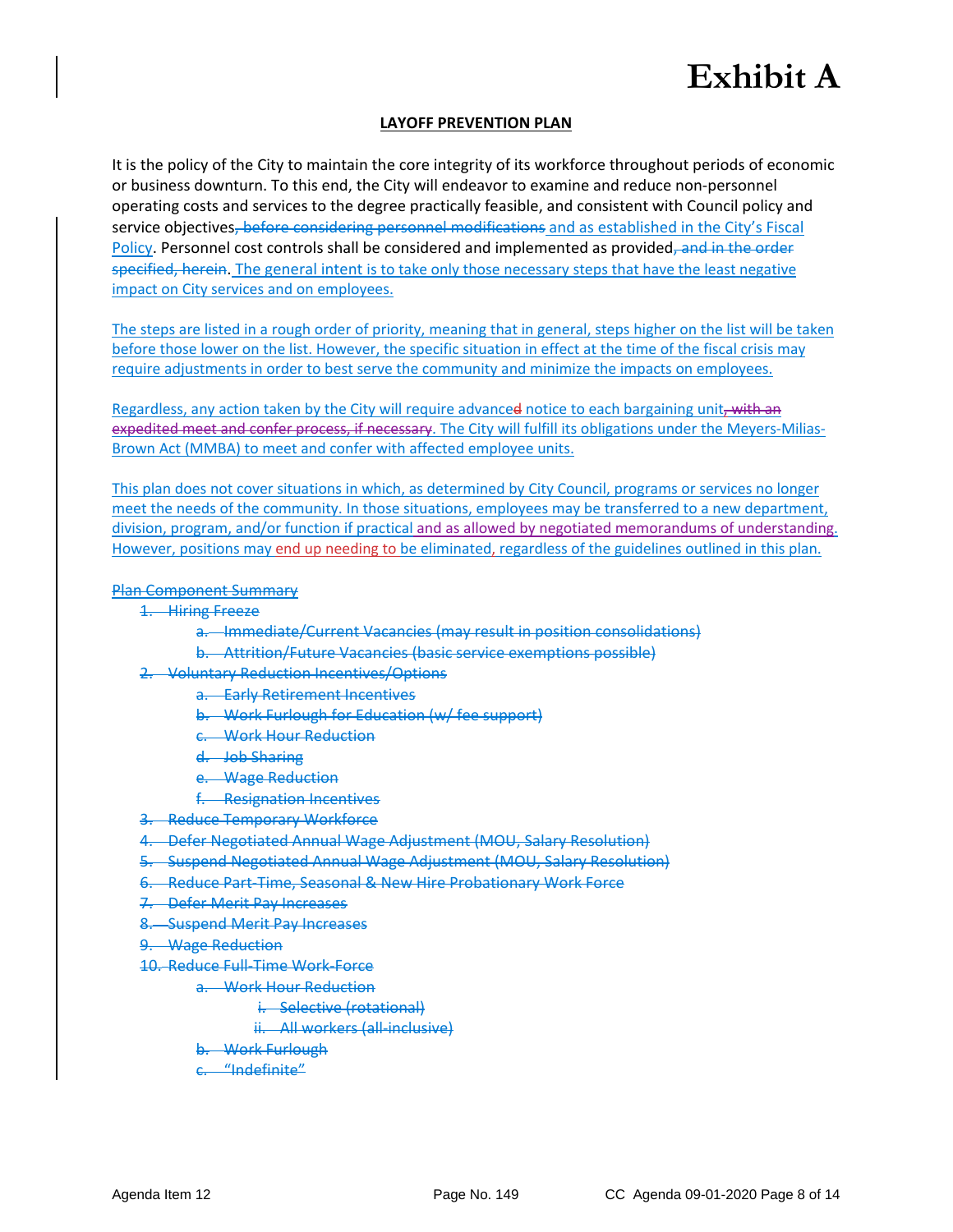#### Layoff Selection Prioritization Procedures:

- 1. A Department/Division: *(selection criteria are to be considered as a single test, i.e., from a general perspective; one criteriacriterion does not necessarily hold greater significance than another)*
	- a. Essential basic services test *(does department/division provide basic health/safety services)*
	- b. Workforce and/or service capacity comparative assessment *(has the department/division experienced proportionately greater loss than other due to earlier actions)*
	- c. Can work be assimilated by management
	- d. Position consolidation possibilities
	- e. Funding source
- 2. Staff:
	- a. Document performance (during preceding 24-months)
	- b. Documented discipline (during preceding 24-months)
	- c. Flexibility *(capacity for diverse assignments)*
	- d. Seniority *(bumping options)*
	- e. Needed future skills

### Plan Component Definitions & and Stipulations

- 1. Hiring Freeze: Positions will be frozen (held vacant) as they become available due to voluntary turnover, subject to consideration of freezethe impact upon a basic and/or essential service, and a workforce/service capacity comparative assessment. Hiring freeze may result in position consolidations.
- 2. Voluntary Reduction Incentives/Options[TF1]:

a. Early Retirement Incentive is available to any employee with a minimum of 5 years continuous City service.

i.Full Retirement: Offer package of incentives totaling 30% of one year's salary *which may include:*

1. Payment of Health Insurance premiums following retirement;

2. Continued "retirement" contributions into deferred compensation-type plans (IRA, ICMA, etc.);

3. Immediate or Deferred Cash payment (payment may be deferred up to 12 months);

**PERS Military &/or Other Service Credit Buy-Back (Military Service** Credit option requires PERS contract amendment).

ii.Partial Retirement: Upon mutual agreement, offer part-time employment for a maximum of 12 months from date of retirement.

Up to 960 hours of compensated time;

2. Payment of health insurance premiums;

3. Agreement may be extended at the City's options.

*This option presumes employee would be eligible for PERS retirement benefits, although it is not a requirement for participation.*

b. Work Furlough for Education Incentive provides for a formal unpaid leave of absence, of a defined period, to pursue education, at City expense, related to any work performed by the City. Incentives would be made available to any fulltime employee other than temporary or new-hire probationary workers as follows: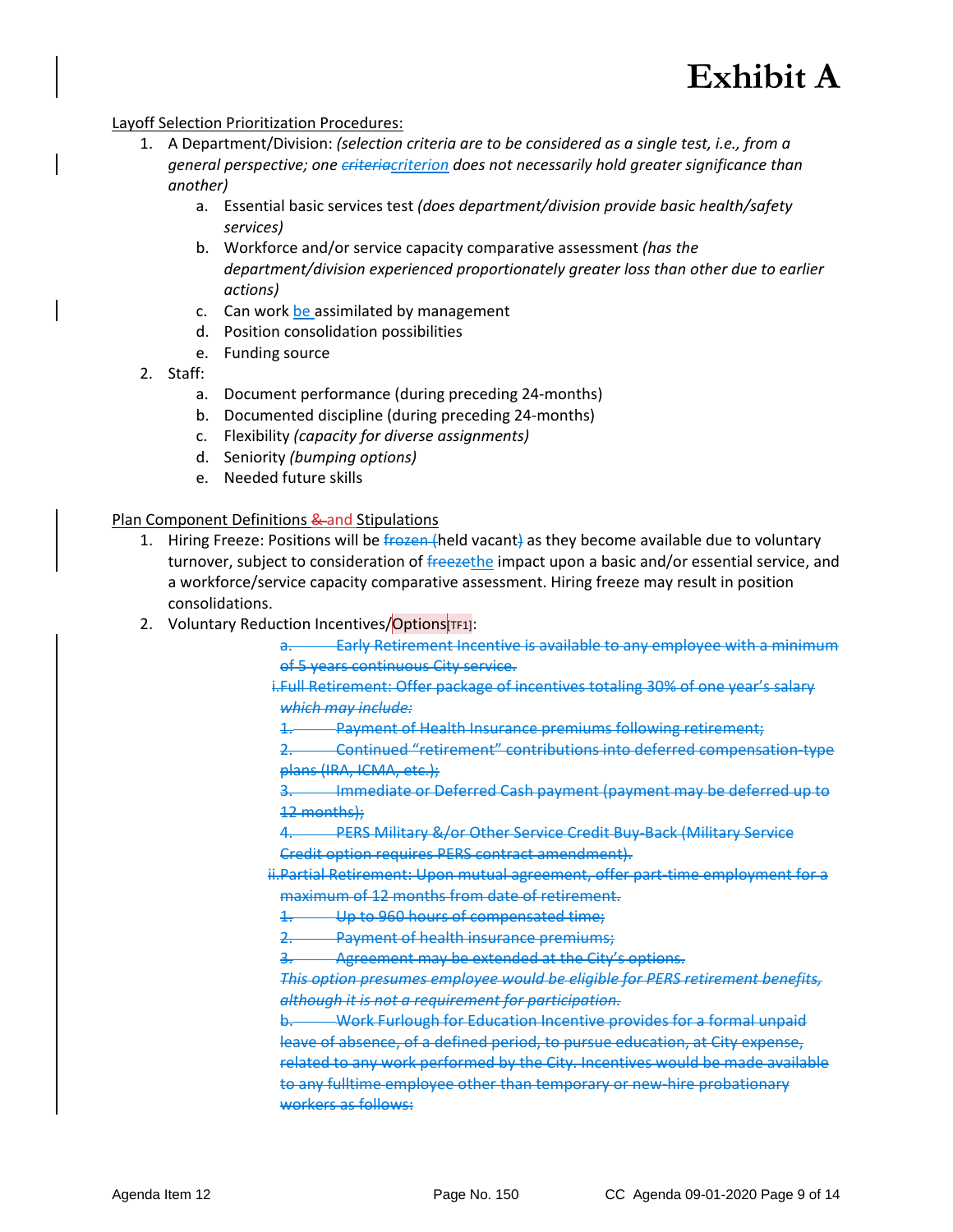- i.Approved Education proposals will be supported by the City for actual program costs (including required materials) to a maximum of \$10,000 per annum. per participant prorated for program duration on a monthly basis (i.e., 4-month program eligible for 4/12ths of the \$10,000 maximum) payments available upon return to work;
- ii.Following return to work, 12 months continuous satisfactory service is required to retain full reimbursement, otherwise proportional repayment is obligatory;
- iii.Participant's insurance benefits will be maintained (paid) by the City at same level as would have been otherwise if there were no break in employment;
- iv.Participants are assured employment upon completion of the work furlough if the position vacated and/or incumbent has been/will be identified for layoff, participant will receive advance written notice of pending layoff and a minimum of 6 months employment, with continued satisfactory performance, upon completion of work furlough;
- v.Work furlough subject to a maximum 12 month duration extension available upon mutual agreement;
- vi.Work furlough proposals subject to advance approval by City Manager; vii.Regular base compensation, PERS contributions, and other wage based "benefits" will be discontinued during leave;
- c.a. Work Hour Reduction: Individual employees may reduce work hours upon mutual agreement.
	- i. City insurance contributions toward insurance benefits will be maintained at a level equivalent to that which they subscribed as a full-time employee if work hours are maintained at a minimum of 2435 hours weekly (or whichever minimum number of hours required per City insurance contract);
	- ii. Work hour reduction subject to a maximum 12--month duration. Extension available upon mutual agreement;
	- iii. CalPERS retirement contributions, and vacation, holiday, & and sick leave benefitsaccruals will be prorated in accordance with the work/pay reduction[TF2].
		- d.Job Sharing. Upon mutual agreement, employees may jointly reduce work hours to consolidate positions resulting in the participants sharing the remaining job(s)  $(i.e., 1$  job may be shared by 2, 2 jobs may be shared by 3, etc<sup>T</sup> rs.
	- i. City insurance contributions will be maintained at a level equivalent to that which they subscribed as a full-time employee if work hours are maintained at a minimum of 24 hours weekly;
	- ii. Job sharing subject to a maximum 12 month duration. Extension available upon mutual agreement;
	- iii. PERS contributions, vacation, holiday & sick leave benefits will be prorated in accordance with the work/pay reduction.
- e.b. Voluntary Job Realignment and Wage Reduction.: Employees may take a voluntary demotion or change in job responsibilities with a corresponding wage reduction without any detrimental impact to benefits other than equivalent reductions in contributions to Social Security, CalPERS, withholding-truces, etc.
- f.c. Resignation Incentive.: Package of incentives totaling 30% of one year's salary which may include: A lump-sum cash payment, or 12 equal monthly cash payments, of a percentage of an employee's one-year base wages. When the City provides resignation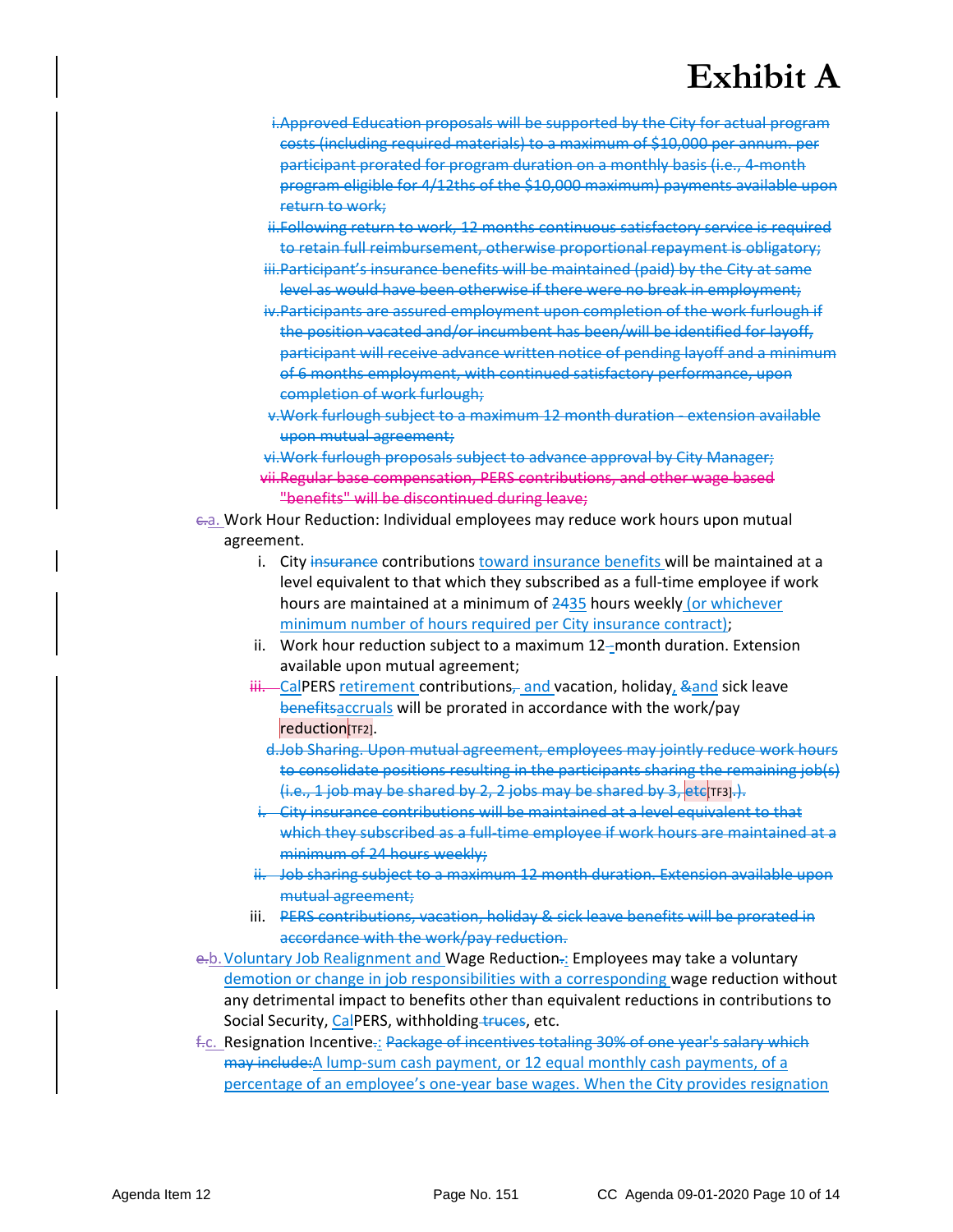incentive to targeted departments, the percentage shall be the same to all targeted departments at the time[KH4] of the offering [TF5].

i.Payment of health insurance premiums following resignation;

ii.Continued "retirement" contributions into deferred compensation-type plans (IRA, ICMA, etc.); iii.Immediate or Deferred Cash payment (payment may be deferred up to 12 months);

- iv. PERS Military and/or other service credit buy-back (military service credit option requires PERS contract amendment).
	- 3. Reduce Temporary and Contract Work ForceWorkforce:
	- a. Pursuant to Layoff Selection Prioritization Procedures TF6];
	- 3. Temporary work force to be expunged before proceeding to Step 4 of Layoff Prevention Plan.
	- 4. Suspend vacation/compensatory time-off buy-back and education reimbursement policies.
	- 5. Work Furloughs provide for the use of unpaid leaves of absence which some or all employees may be subject to for a defined period.
		- a. Reduced work hour furlough
		- b. Leave of absence:
			- i. Individual employee leave of absence subject to a maximum 3-month duration in any fiscal year;
			- i.ii. Regular base compensation, CalPERS contributions, other wage based "benefits"[KH7], and insurance benefits will be discontinued during leave. Applicable employees will be offered continued insurance coverage under COBRA.
	- 4.6. Defer/Suspend Negotiated Annual Wage Adjustment (MOU, Salary Resolution)
		- a. Postpone/interrupt receipt of annual wage adjustment for mutually agreed upon (negotiated) terms/period;
		- b. Payment of deferred adjustment retroactive to originally intended effective date upon attainment of negotiated terms/timing[KH8];
		- c. Postponement subject to 12 -month maximum.
	- -Suspend Negotiated Annual Wage Adjustment (MOU, Salary Resolution)
		- a. Interrupt receipt of annual wage adjustment for mutually agreed upon (negotiated) terms/period.
	- 6. Reduce Part-Time, Seasonal & New Hire Probationary Work Force:
		- a. Pursuant to Layoff Selection Prioritization Procedures.
	- 7. Defer/Suspend Merit Pay Increases:
		- a. Postpone/interrupt receipt of merit pay increases for all employees for mutually agreed upon (negotiated) terms/period;
		- b. Postponement subject to 12-month maximum;
		- c. Payment of deferred merit pay increase retroactive to originally intended effective date upon attainment of negotiated terms/timing;  $[kHB]$
		- d. Promotional opportunities which may be partially conditioned upon achievement of a specific merit pay step, or progress thereto, (such as Senior Officer & classifications subject to the Flexible Staffing Policy) shall not be negatively impacted by merit step deferrals. Eligibility for such promotions, to the degree they may be partiallyconditioned upon-achievement of a specific salary wage step, will be tracked against the date the employee would have otherwise received the deferred/suspended increase.
		- 8. Suspend Merit Pay Increases: Interrupt receipt of merit pay increase for mutually agreed upon (negotiated) terms/period;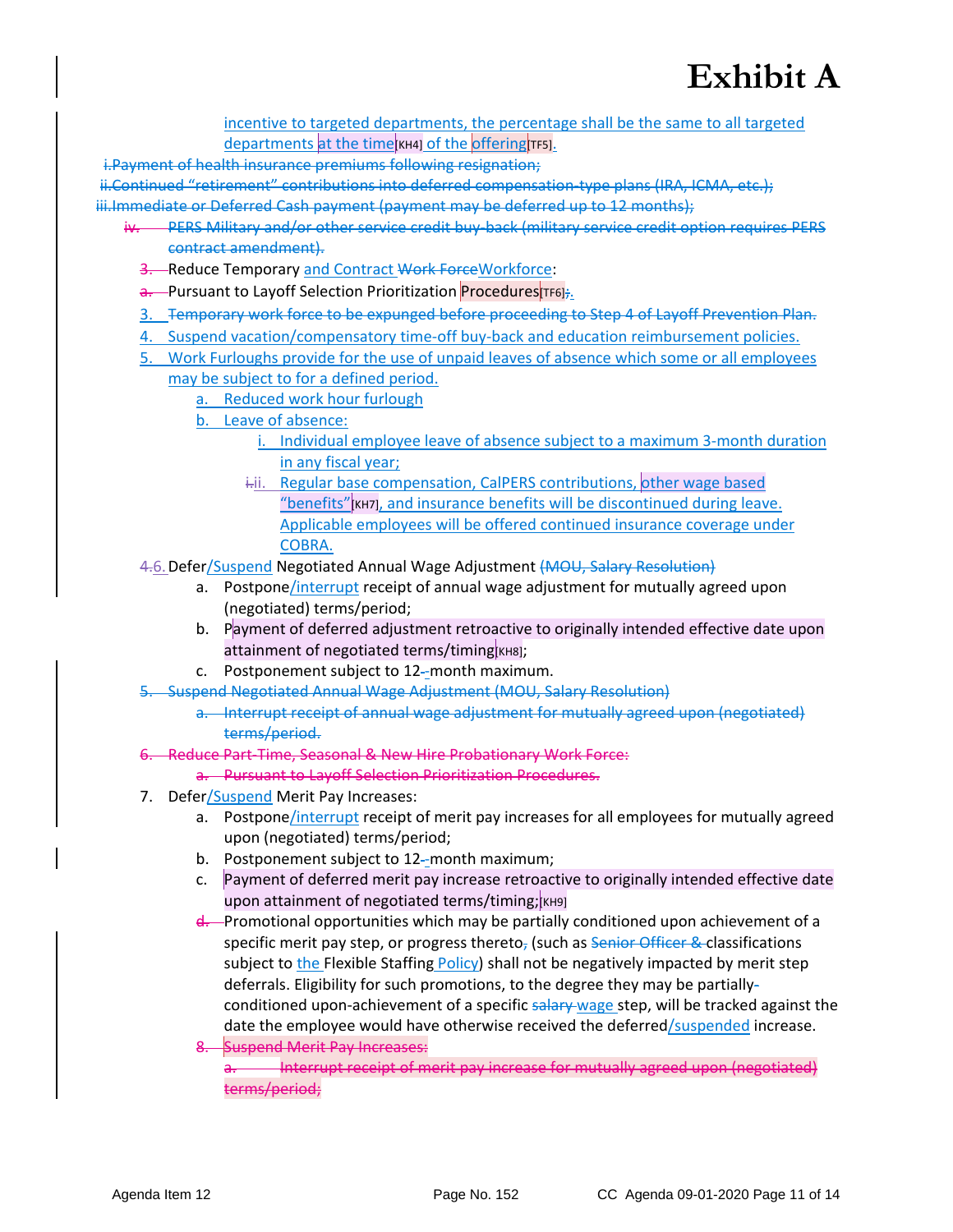Promotional opportunities which may be partially conditioned upon achievement of a specific merit pay step, or progress thereto, (such as Senior Officer & classifications subject to Flexible Staffing) shall not be negatively impacted by merit step suspensions. Eligibility for such promotions, to the degree they may be partially conditioned upon achievement of a specific salary step, will be tracked against the date the employee would have otherwise received the suspended increase. 9. Wage Reduction:

a. Across-the-board, temporary wage reduction to a maximum of 5%; amount and duration subject to mutual agreement. Workers who previously reduced work hours voluntarily, may opt to increase work hours (original level maximum) in order to diminish/offset additional impact of wage reduction. TF10]

10.8. Reduce Part-Time, Seasonal and New Hire Probationary Workforce: Pursuant to Layoff Selection Prioritization Procedures.

11.9. Reduce Full-Time Work ForceWorkforce: Reductions may be accomplished via temporary, partial, rotational and/or indefinite work hour reductions and layoffs pPursuant to Layoff Selection Prioritization Procedures [TF11] and successively as follows:

- Work Hour Reduction to a maximum of 20% may be applied to non-exempt classifications on a selective or all-inclusive basis (based upon department/division needs), or may be applied on a rotational or across-the-board/simultaneous basis.
	- i. Work Hour Reduction subject to a maximum 12 month duration extension available upon mutual agreement.
	- ii. City insurance contributions will be maintained at a level equivalent to that which they subscribed as a full-time employee if work hours are maintained at a minimum of 24 hours weekly.
	- iii. PERS contributions, vacation, holiday & sick leave benefits will be prorated in accordance with the work/pay reduction.
	- iv. Reductions of at least 10% (10% of workers plus 10% of work hours) in work units, and affecting at least 2 individuals, may qualify for California Work Sharing Unemployment Insurance.

b. Work Furloughs provide for a partial or rotational layoff scheme through the use of unpaid leaves of absence which some or all workers are alternately subject to for a defined period.

- i. Individual employee work furloughs are subject to a maximum 3 month duration in any fiscal year;
- ii. Furloughed worker's insurance benefits will be maintained (paid) by the City at same level as would have been otherwise if there were no break in employment;
- iii. Regular base compensation, PERS contributions, and other wage based "benefits" will be discontinued during leave/
	- c. "Indefinite" Layoffs of non-probationary full-time workers may be implemented following execution of all other actions, as appropriate/feasible, outlined in this policy.
- $\frac{1}{10}$ . 30 calendar day written notice of impending lay off to the affected workeremployee(s) is required. -aAdvance notice may be foregone-waived when the workeremployee is compensated for an equivalent period of time.
- Laid off worker's insurance benefits will be maintained (paid) by the City at same level as would have been otherwise if there were no break in employment for a maximum period of 3 months.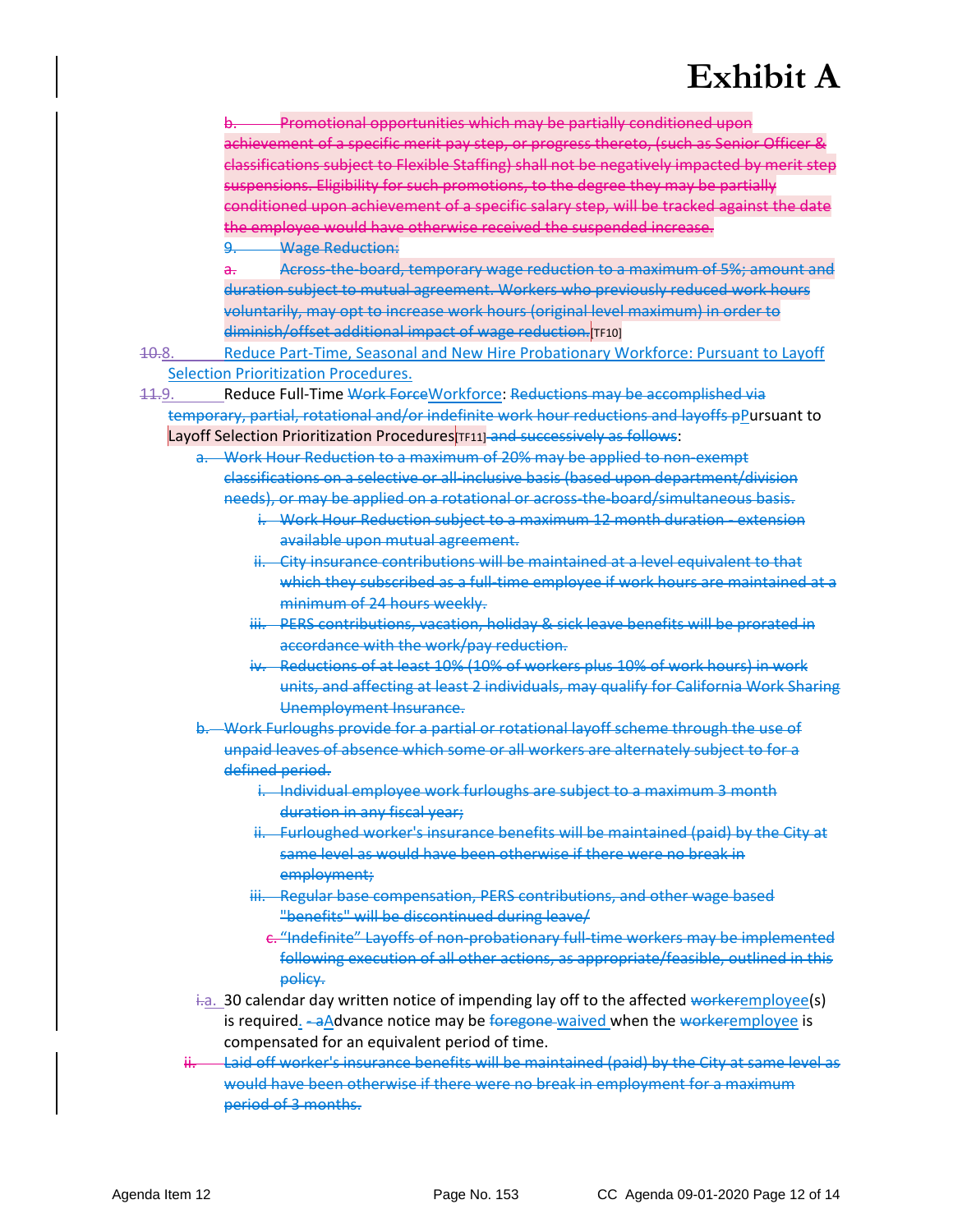iii.b. Recall of laid off non-probationary full-time workersemployees to vacant positions for which they are qualified will hold priority over other applicants for a period of 12 months following lay off<sub> $\bar{r}_1$ </sub> *F*Response to a notice of recall must be exercised within two weeks14 calendar days of receipt or response will be deemed negative. Recalled work.eremployee must start work no later than 80 days following notice of recall receipt or forfeit right of recall. Once the recall list of laid off employees has expired, Following 12 months, laid off workers employees may continue to seek re-employment with the City by be eligible for employment under established reinstatement policy and/or may applying for any vacant position available under open/competitive standard recruitment procedures.

### **GLOSSARY**

For the purposes of this policy, the following definitions will hold:

Employee:

Contract: An individual under contract to perform assigned functions under the terms and conditions of a written agreement; assignment may be full or part-time, temporary, seasonal or continuous; contract "employees" may be subject to Layoff Prevention Plan policy consistent with their employee classthat of temporary employees (as defined below).

Full-Time: An employee who works full-time (40 hours weekly) on a continuous basis other than new hire probationary.

New Hire Probationary: A newly hired full-time employee serving an initial City service probationary period.

Part-Time: An employee who works less than full-time on a continuous basis.

Seasonal: An employee serving part or full-time in a specific seasonal program support position of limited duration which typically recurs annually.

Temporary: An employee serving part or full-time in a position of limited duration.

Exempt: Employee occupying a position wherein the nature of the duties and required qualifications are definitionally exempt from the overtime provisions of the Fair Labor Standards Act, i.e., they are not paid for overtime.

Non-Exempt: Employee occupying a position wherein the nature of the duties and required qualifications are definitionally not exempt from the overtime provisions of the Fair Labor Standards Act, i.e., they are paid for incurred overtime hours.

Minimum Work Week: For the purposes of this policy, and determining eligibility for continued receipt of City contributions to employee insurance benefits, the minimum work week is defined as 2435 hours (or whichever minimum number of hours required per the City insurance benefit contracts).